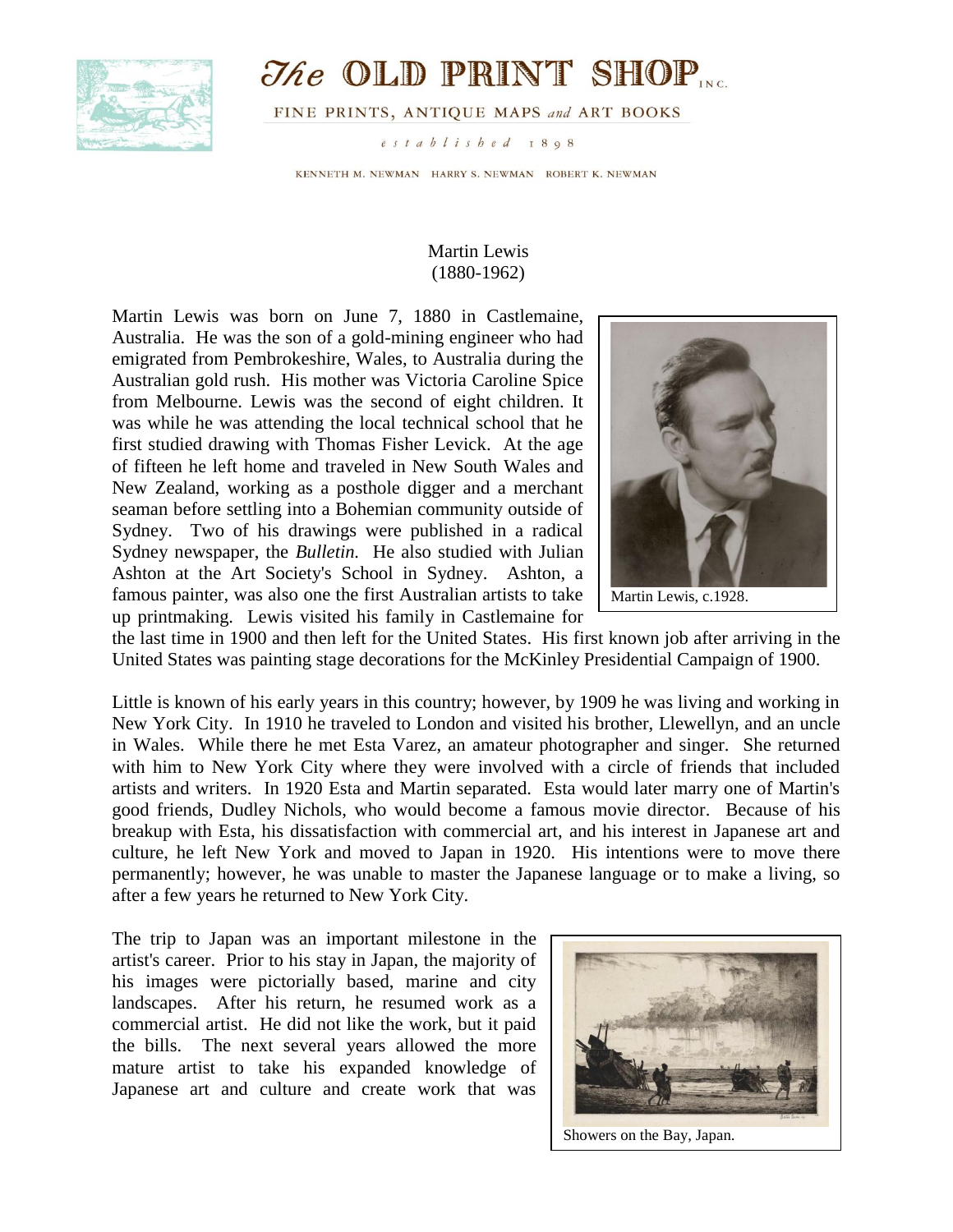uniquely his own image. He worked extensively on his compositions, drawing and redrawing the figures until every position was to his liking. He would then often do a finished drawing putting all the working sketches into one image. Once the finished drawing was completed he would work on the copper plate to make the print. In studying his drawings, it is not unusual to find ten to fifteen study drawings for the prints. One image, *Dock Workers under the Brooklyn Bridge,* had over thirty study drawings.

Martin Lewis is considered one of the great chroniclers of urban life. His ability to capture adverse weather conditions and obscure light sources, coupled with a keen sense of composition and technical skill, made him one of America's greatest printmakers of the twentieth century. His earliest etchings date from 1915; however, these prints show a technical ability above that of most beginner printmakers. He was known for destroying prints and plates that he found objectionable; therefore, it is possible that he made prints earlier and discarded them. He produced over 147 drypoints, etchings, mezzotints, aquatints and lithographs between 1915 and 1953. His first success was as a watercolorist, but he also worked in oil.

Lewis' sophisticated compositions enabled him to move to the next level in his artistic career. Kennedy Galleries gave him his first one artist show in 1927 featuring his watercolors. The first show was a great success and the gallery invited him to have a second show in 1928 which featured his prints. The prints were an immediate success. He sold out many editions within short periods of time. One print, *Relics*, was so popular that the edition was sold out in four months at \$28 each. A month later the gallery sold a trial proof of *Relics* for \$100, almost four times the original price.

Lewis did not want to be associated with any art movement of the period, but that is not to say he did not know and socialize with other artists. One close friend, Edward Hopper, asked him for technical advice on etching. He along with two other artist friends, Armin Landeck and George Miller, founded a printmaking school in the early 1930's. Because of the depression, the school failed soon after opening. Lewis continued to have success with his prints until the beginning of WWII. After the war, the American art market changed with the importing of many European avant-garde artists. Most American artists of the 1920's and 1930's found it difficult to make a living with their work during this time. In 1944 he began teaching printmaking at the Art Students League where he remained until 1952 when health related issues forced him to resign. His work at the league and a commission in 1947 to paint portraits for the Dudley Nichols film, *Mourning Becomes Electra,* were his primary sources of income during the last twenty years of his life. He worked regularly in his in the studio until his death in 1962; however, his last print was produced in 1953.

The Old Print Shop has represented the Estate of Martin Lewis since 1987. We have an extensive collection of his drawings, prints, and an occasional oil painting.